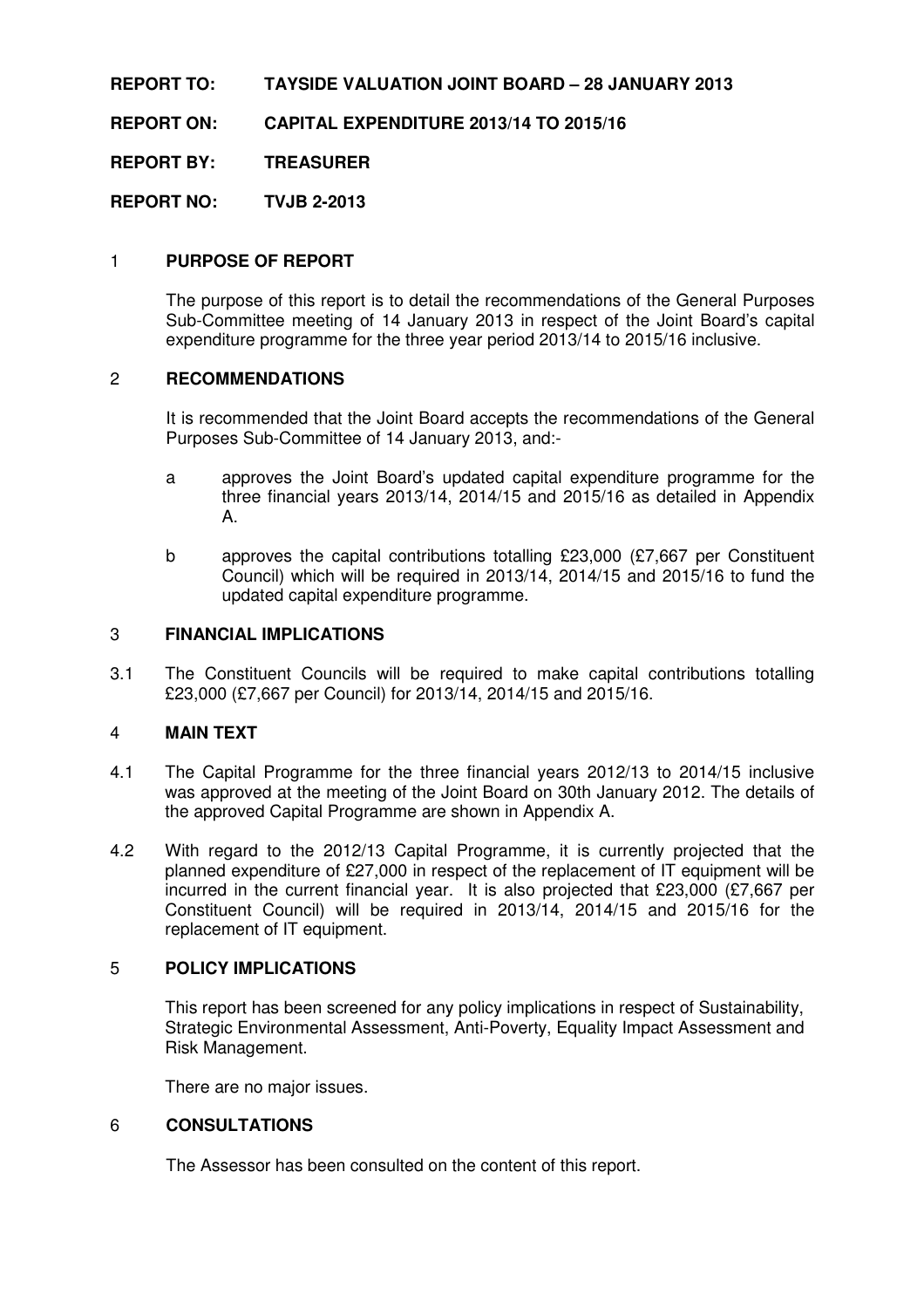## 7 **BACKGROUND PAPERS**

None

**MARJORY STEWART 17 JANUARY 2013 TREASURER**